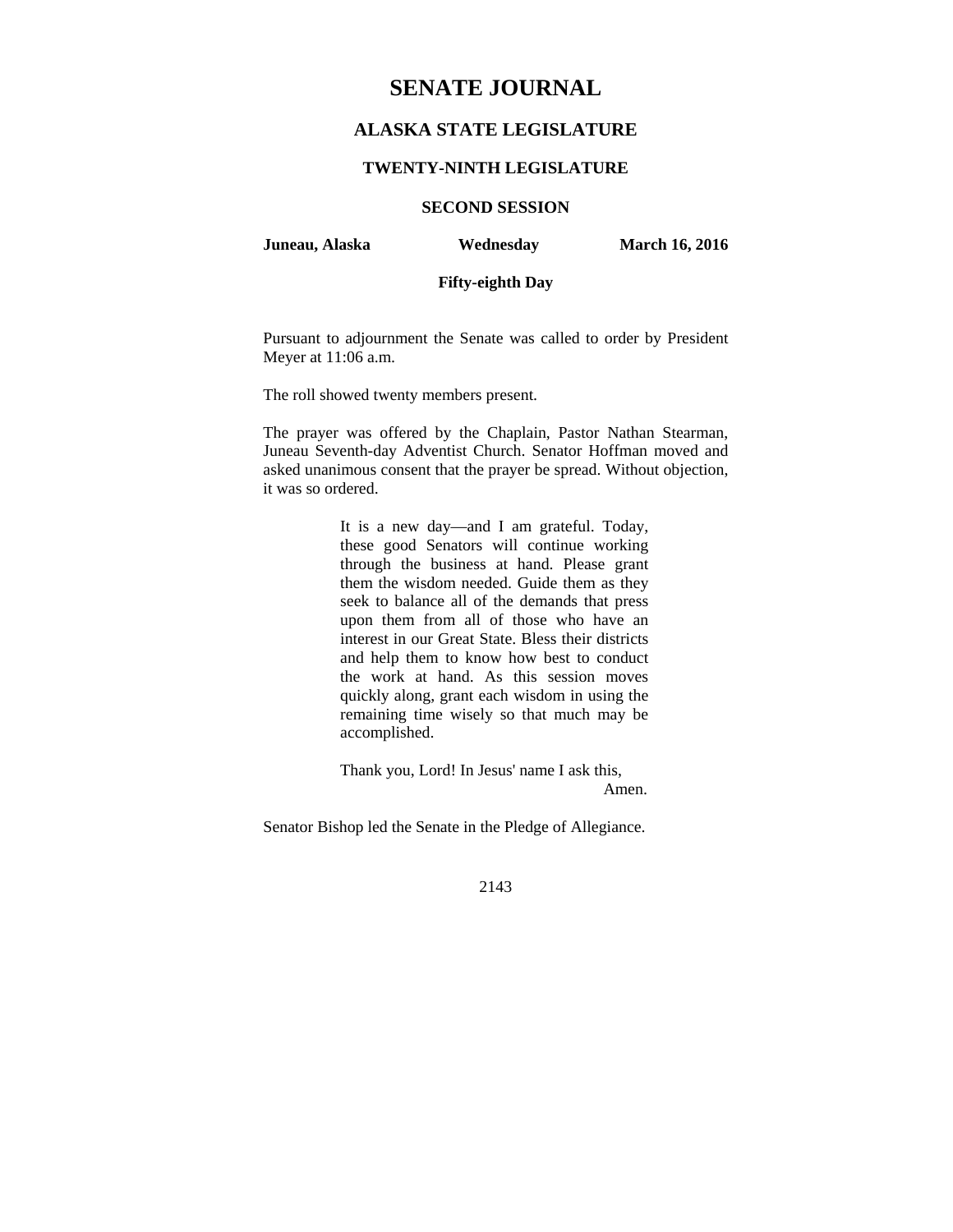### **Certification**

Senator Coghill moved and asked unanimous consent that the journals for the fifty-sixth and fifty-seventh legislative days be approved as certified by the Secretary. Without objection, it was so ordered.

#### **Messages from the Governor**

### **SB 23**

Message was read stating the Governor signed the following bill on March 14 and transmitted the engrossed and enrolled copies to the Lieutenant Governor's Office for permanent filing:

> HOUSE CS FOR CS FOR SENATE BILL NO. 23(JUD) "An Act relating to the practice of pharmacy; relating to the dispensing of opioid overdose drugs by a pharmacist; relating to opioid overdose drugs and to immunity for prescribing, providing, or administering opioid overdose drugs; and providing for an effective date."

> > Chapter 2, SLA 2016 Effective Date: 3/15/16

#### **Messages from the House**

Message dated March 15 was read stating:

The Senate is invited to meet with the House for a joint session in the House chamber on Friday, April 15 at 11:00 a.m. The purpose of the joint session is to take up confirmation hearings.

Senator Coghill moved and asked unanimous consent that the Senate accept the House invitation to meet in Joint Session. Without objection, it was so ordered.

The Secretary was requested to notify the House.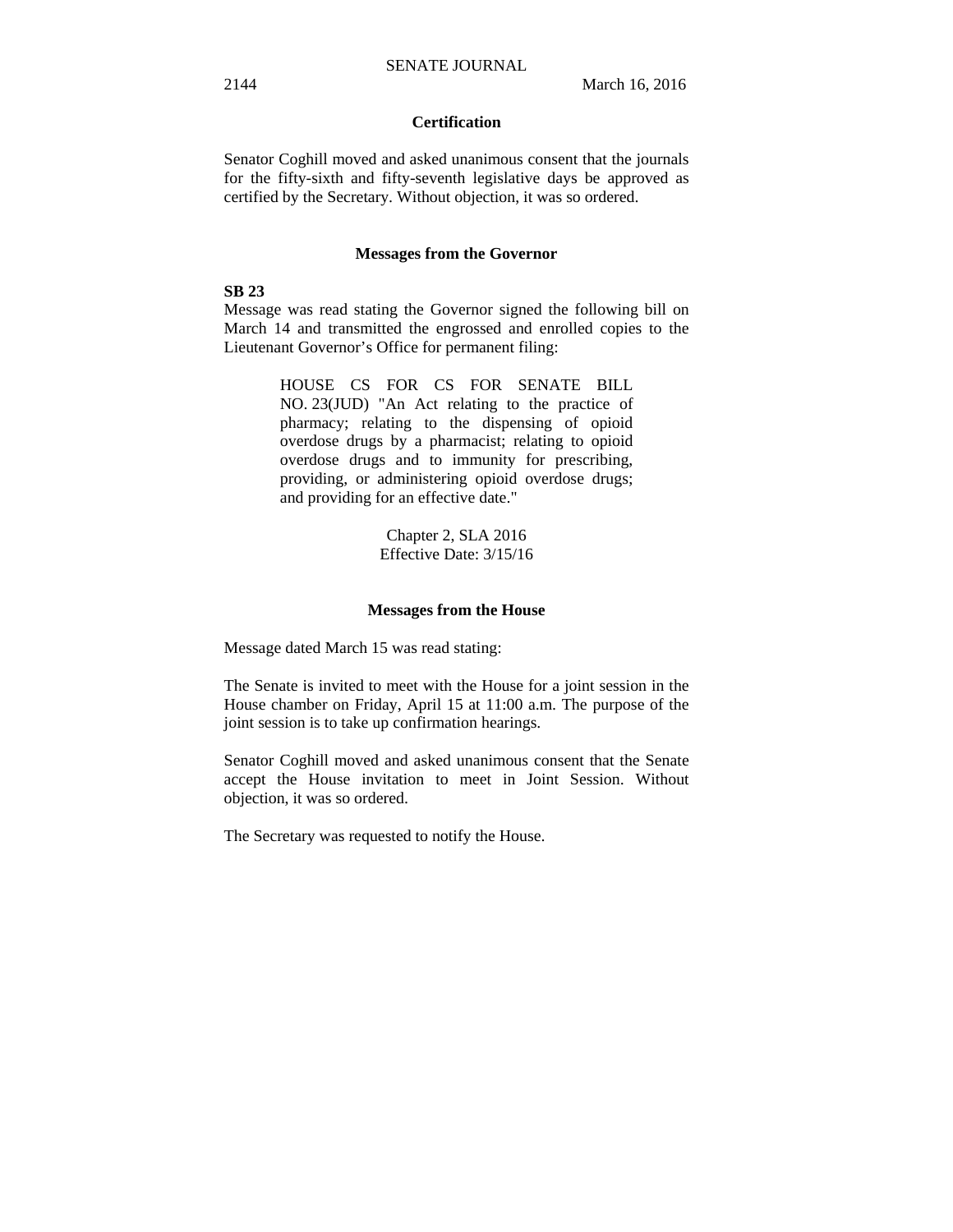March 16, 2016 2145

#### **Communications**

The following reports are on file in the Office of the Secretary of the Senate:

Alaska Court System Appellate and Trial Courts FY 2015 Time-To-Disposition Reports in accordance with AS 22.20.310

Alaska Court System Travel for Justices, Judges, and Magistrate Judges and Affidavit Information Calendar Year 2015 in accordance with AS 22.20.310

Department of Revenue Annual Report on the Constitutional Budget Reserve Fund March 15, 2016 in accordance with AS 37.10.430

Disclosure letters received from the Select Committee on Legislative Ethics, in accordance with AS 24.60, will be published in Senate Journal Supplement No. 5 and House and Senate Joint Journal Supplement No. 15.

#### **Standing Committee Reports**

### **SB 111**

The Labor and Commerce Committee considered SENATE BILL NO. 111 "An Act relating to flame retardants and to the manufacture, distribution, and sale of products containing flame retardants; and providing for an effective date" and recommended it be replaced with

> CS FOR SENATE BILL NO. 111(L&C) "An Act relating to flame retardants and to the manufacture, distribution, and sale of products containing flame retardants; making certain acts violations of the Alaska Unfair Trade Practices and Consumer Protection Act; and providing for an effective date."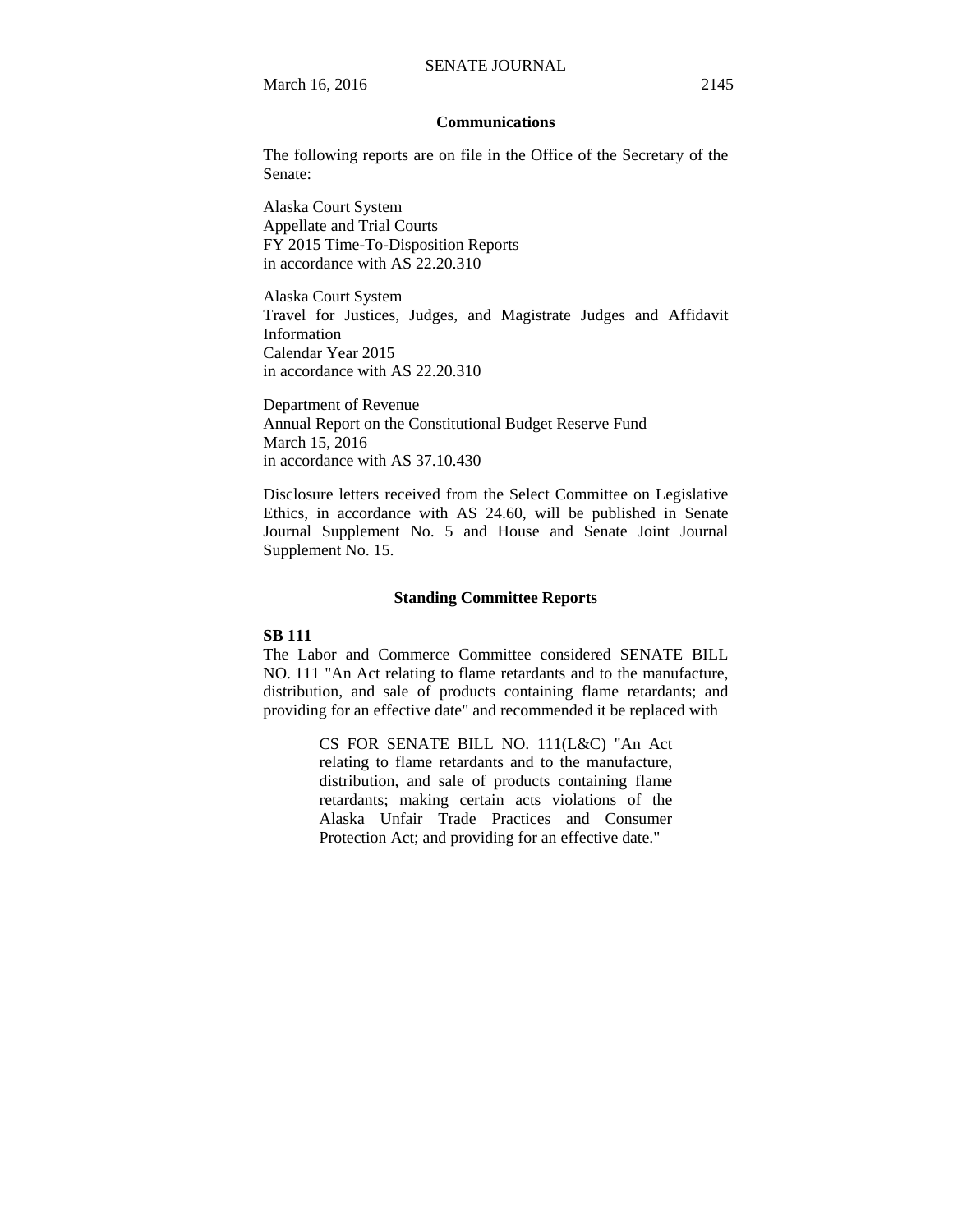Signing no recommendation: Senator Costello, Chair; Senators Giessel, Meyer, Stevens.

The following fiscal information was published today: Fiscal Note No. 1, zero, Department of Environmental Conservation Fiscal Note No. 2, zero, Department of Public Safety

The bill was referred to the Judiciary Committee.

### **SB 114**

The State Affairs Committee considered SPONSOR SUBSTITUTE FOR SENATE BILL NO. 114 "An Act relating to the Alaska Permanent Fund Corporation, the earnings of the Alaska permanent fund, and the earnings reserve account; relating to the mental health trust fund; relating to deposits into the dividend fund; and providing for an effective date" and recommended it be replaced with

> CS FOR SPONSOR SUBSTITUTE FOR SENATE BILL NO. 114(STA) "An Act relating to the Alaska Permanent Fund Corporation, the earnings of the Alaska permanent fund, and the earnings reserve account; relating to the mental health trust fund; relating to deposits into the dividend fund; relating to the duties of the commissioner of revenue; and providing for an effective date."

Signing no recommendation: Senator Stoltze, Chair; Senators Huggins, Wielechowski. Signing do pass: Senators Coghill, McGuire.

The following fiscal information was published today:

Fiscal Note No. 1, indeterminate, Department of Administration Fiscal Note No. 2, zero, Department of Revenue Fiscal Note No. 3, zero, Department of Revenue

The bill was referred to the Finance Committee.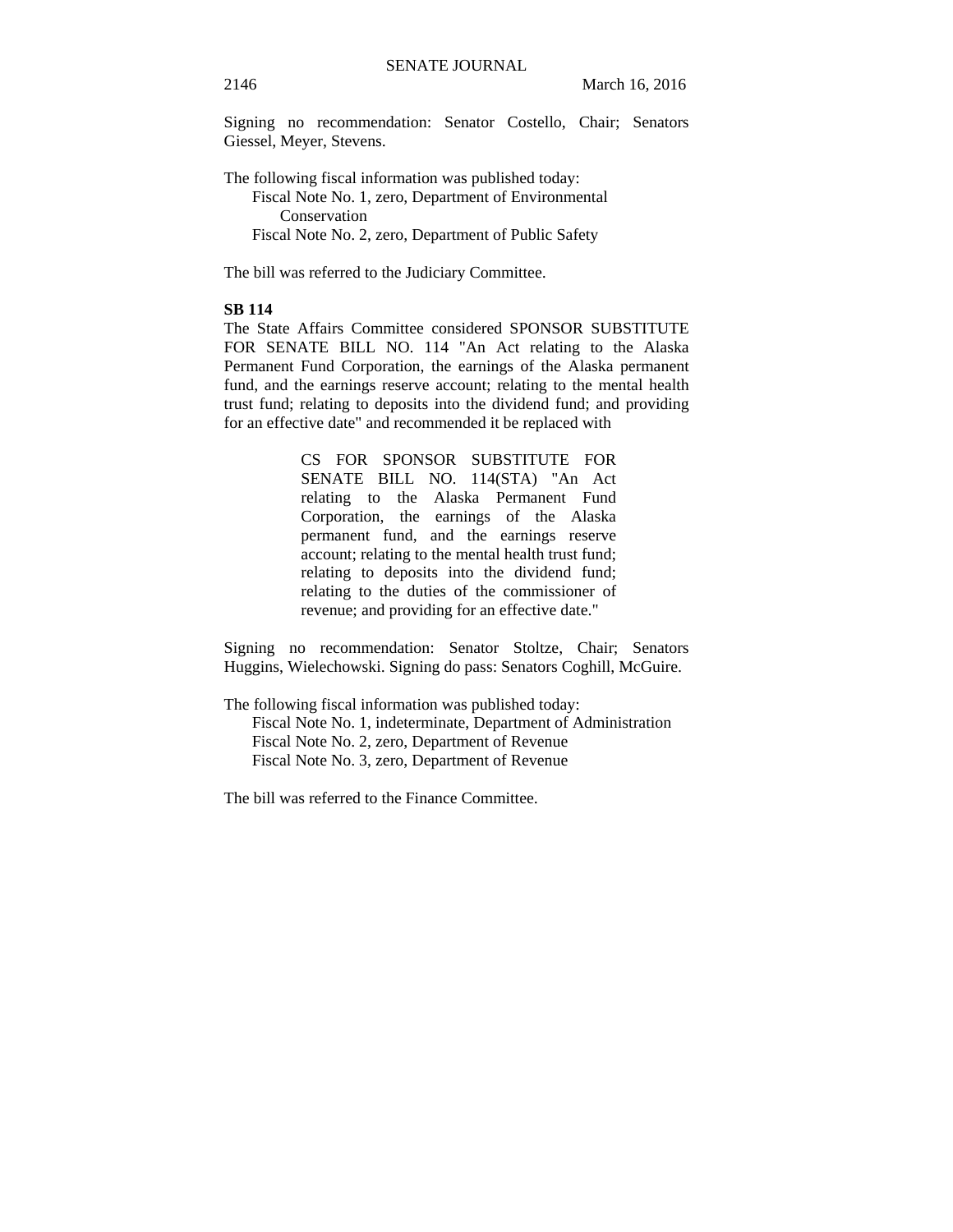March 16, 2016 2147

### **SB 128**

The State Affairs Committee considered SENATE BILL NO. 128 "An Act relating to the Alaska permanent fund; relating to appropriations to the dividend fund; relating to income of the Alaska permanent fund; relating to the earnings reserve account; relating to the Alaska permanent fund dividend; making conforming amendments; and providing for an effective date." Signing no recommendation: Senator Stoltze, Chair; Senators Coghill, Huggins, McGuire, Wielechowski.

The following fiscal information was published today: Fiscal Note No. 3, indeterminate, Department of Administration

The following previously published fiscal information applies: Fiscal Note No. 1, zero, Department of Revenue Fiscal Note No. 2, zero, Department of Revenue

The bill was referred to the Finance Committee.

### **SB 191**

The Education Committee considered SENATE BILL NO. 191 "An Act relating to disciplinary sanctions imposed by the State Medical Board; restricting employees and representatives of abortion services providers, and affiliates of abortion services providers, from delivering instruction or distributing materials in public schools and providing civil penalties for violations; relating to revocation or suspension of teacher certificates; relating to the receipt of state funds by teachers and school board members; and providing for an effective date" and recommended it be replaced with

CS FOR SENATE BILL NO. 191(EDC)

Signing do pass: Senator Dunleavy, Chair; Senators Huggins, Giessel. Signing do not pass: Senators Gardner, Stevens.

The following fiscal information was published today:

Fiscal Note No. 1, zero, Department of Commerce, Community and Economic Development

Fiscal Note No. 2, zero, Department of Education and Early Development

The bill was referred to the Judiciary Committee.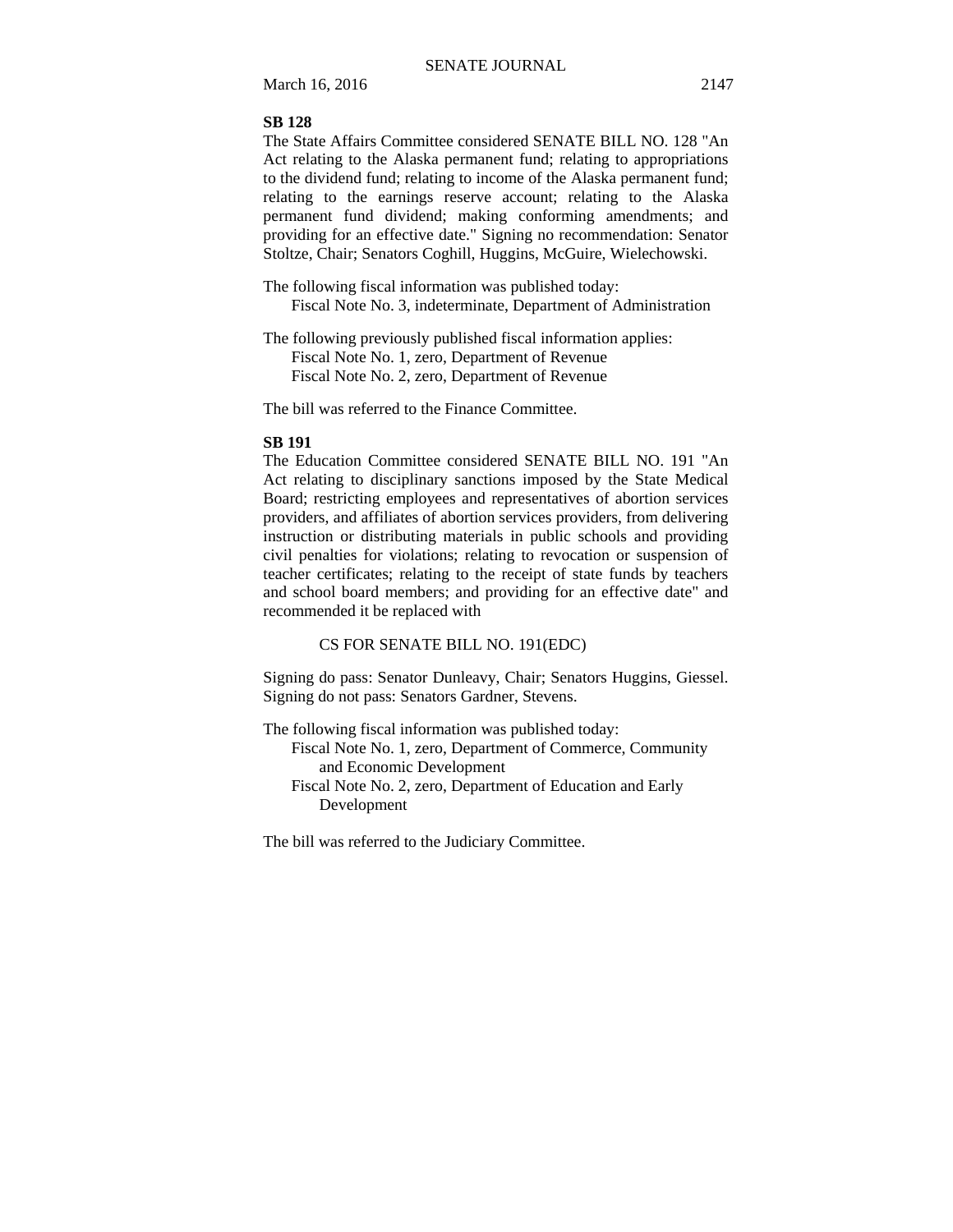### **HB 76**

The Education Committee considered HOUSE BILL NO. 76 "An Act relating to the Governor's Council on Disabilities and Special Education." Signing do pass: Senator Dunleavy, Chair; Senators Gardner, Huggins, Giessel, Stevens.

The following previously published fiscal information applies: Fiscal Note No. 2, zero, Department of Health and Social Services

The bill was referred to the Rules Committee.

### **SJR 1**

The State Affairs Committee considered SENATE JOINT RESOLUTION NO. 1 Proposing amendments to the Constitution of the State of Alaska relating to the Alaska permanent fund, establishing the earnings reserve account, relating to the permanent fund dividend, and requiring the permanent fund dividend be at least equal to the amount that would be calculated under current law. Signing no recommendation: Senator Stoltze, Chair; Senators Huggins, McGuire. Signing do pass: Senator Wielechowski. Signing do not pass: Senator Coghill.

The following fiscal information was published today: Fiscal Note No. 1, zero, Office of the Governor

The resolution was referred to the Judiciary Committee.

### **Introduction and Reference of Senate Bills**

#### **SB 204**

SENATE BILL NO. 204 BY THE SENATE STATE AFFAIRS COMMITTEE, entitled:

> "An Act naming a shooting range in the Knik River Public Use Area the Kenny and Patti Barber Shooting Range."

was read the first time and referred to the State Affairs Committee.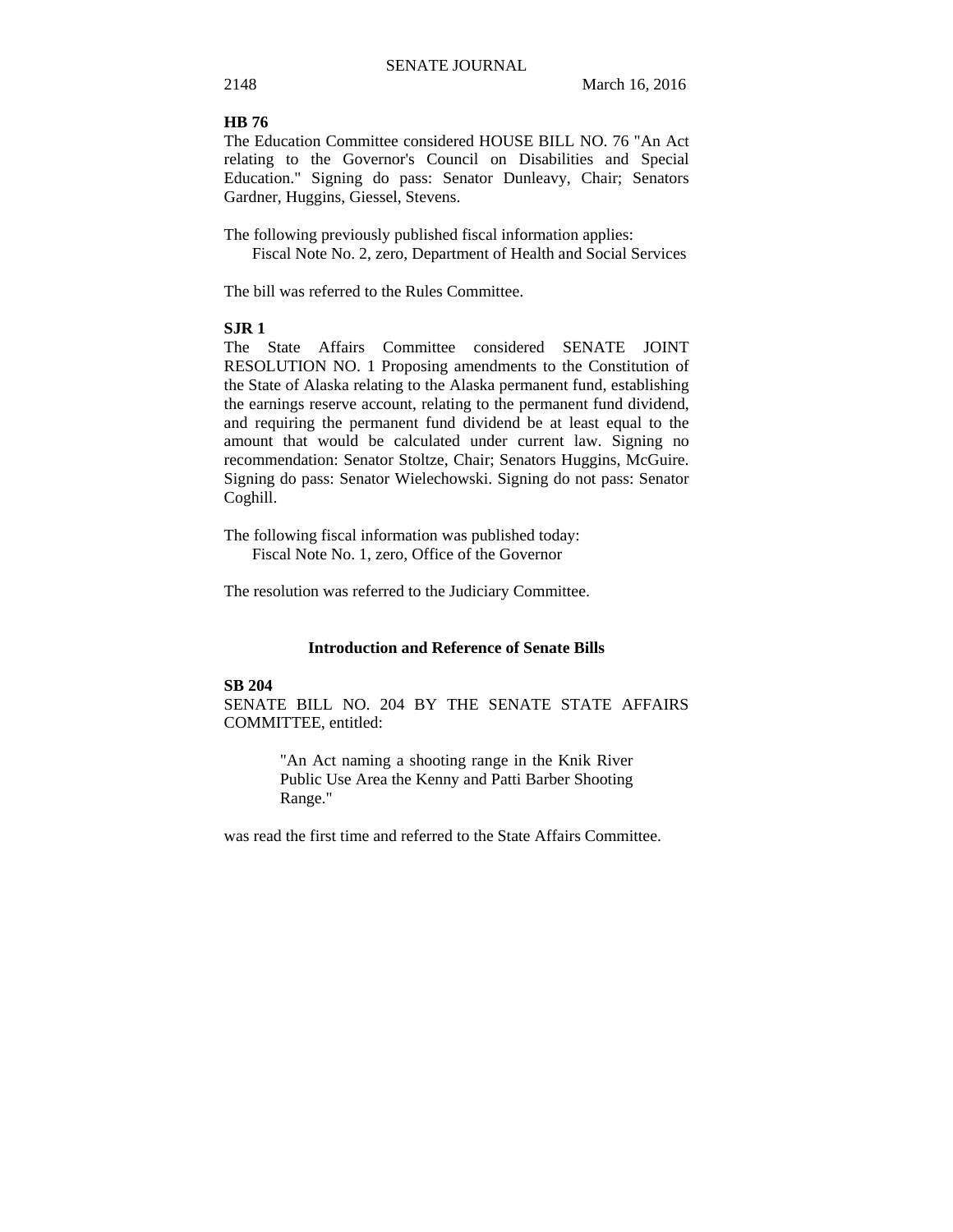#### **Consideration of the Calendar**

#### **Second Reading of Senate Bills**

#### **SB 123**

SENATE BILL NO. 123 "An Act relating to the penalty for the use of electronic devices while driving" was read the second time.

Senator McGuire, Chair, moved and asked unanimous consent for the adoption of the Judiciary Committee Substitute offered on page 1963. Senator Gardner objected, then withdrew her objection. There being no further objection, CS FOR SENATE BILL NO. 123(JUD) "An Act relating to the bail forfeiture schedule and the penalty for the use of electronic devices while driving; and providing for an effective date" was adopted.

Senator Coghill moved and asked unanimous consent that the bill be considered engrossed, advanced to third reading and placed on final passage. Without objection, it was so ordered.

CS FOR SENATE BILL NO. 123(JUD) was read the third time.

The question being: "Shall CS FOR SENATE BILL NO. 123(JUD) "An Act relating to the bail forfeiture schedule and the penalty for the use of electronic devices while driving; and providing for an effective date" pass the Senate?" The roll was taken with the following result:

CSSB 123(JUD) Third Reading - Final Passage Effective Date

### **YEAS: 20 NAYS: 0 EXCUSED: 0 ABSENT: 0**

Yeas: Bishop, Coghill, Costello, Dunleavy, Egan, Ellis, Gardner, Giessel, Hoffman, Huggins, Kelly, MacKinnon, McGuire, Meyer, Micciche, Olson, Stedman, Stevens, Stoltze, Wielechowski

and so, CS FOR SENATE BILL NO. 123(JUD) passed the Senate.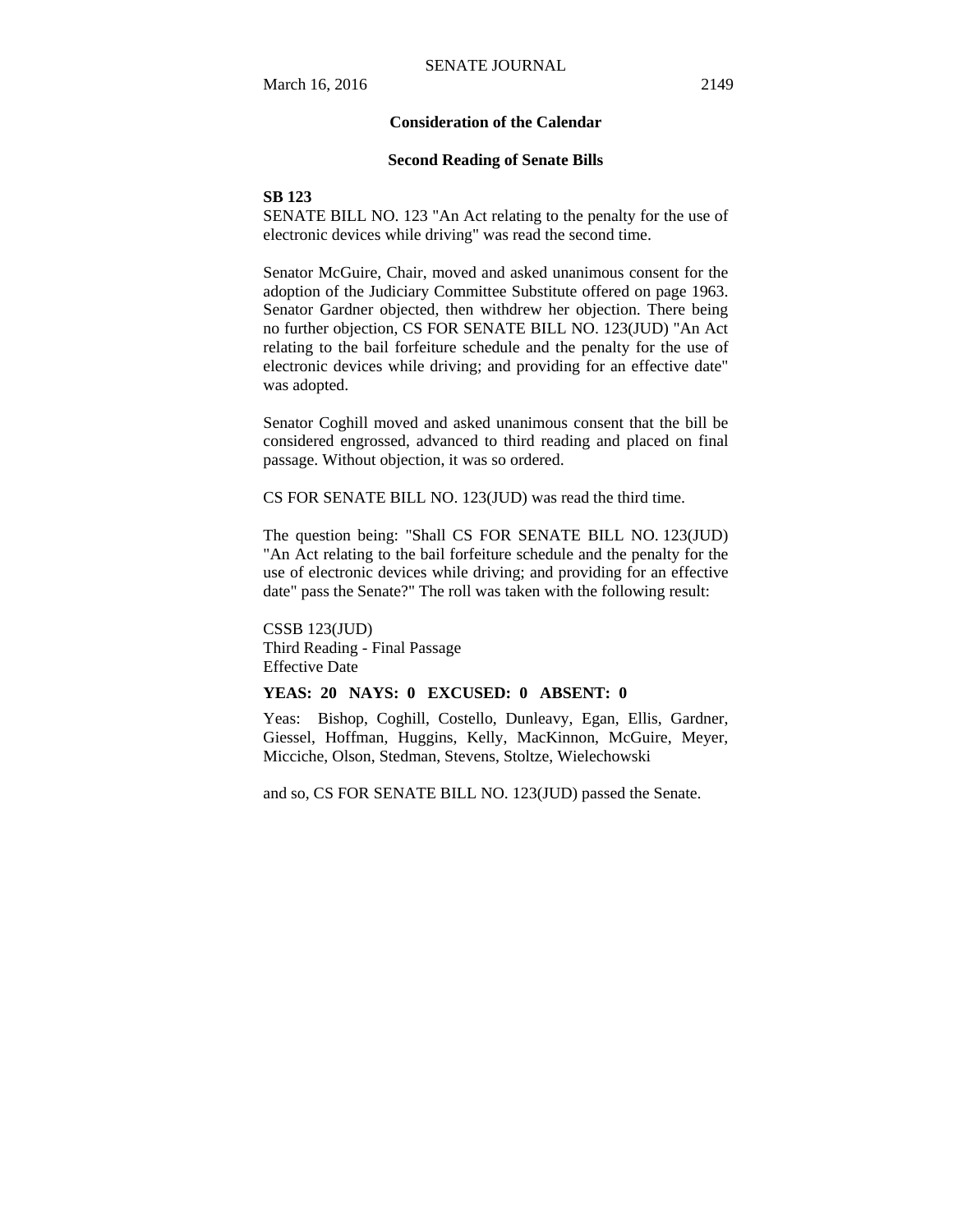Senator Coghill moved and asked unanimous consent that the vote on the passage of the bill be considered the vote on the effective date clause. Without objection, it was so ordered and the bill was referred to the Secretary for engrossment.

### **SB 180**

SENATE BILL NO. 180 "An Act relating to the temporary delegation by a parent or guardian of powers related to a child; relating to adoption; and relating to the distribution to a parent or guardian in a child protection situation of information on family support services" was read the second time.

Senator McGuire, Chair, moved and asked unanimous consent for the adoption of the Judiciary Committee Substitute offered on page 2084. Senator Gardner objected, then withdrew her objection. There being no further objection, CS FOR SENATE BILL NO. 180(JUD) "An Act relating to the temporary delegation by a parent or guardian of powers related to a child; relating to adoption; relating to nonprofit organizations that provide certain assistance to parents; relating to the distribution to a parent or guardian in a child protection situation of information on family support services; and providing for an effective date" was adopted.

Senator Coghill moved and asked unanimous consent that the bill be considered engrossed, advanced to third reading and placed on final passage. Without objection, it was so ordered.

CS FOR SENATE BILL NO. 180(JUD) was read the third time.

Senators Micciche, Coghill, Bishop, MacKinnon, Stedman, Gardner, McGuire, Costello, Meyer moved and asked unanimous consent to be shown as cosponsors on the bill. Without objection, it was so ordered.

The question being: "Shall CS FOR SENATE BILL NO. 180(JUD) "An Act relating to the temporary delegation by a parent or guardian of powers related to a child; relating to adoption; relating to nonprofit organizations that provide certain assistance to parents; relating to the distribution to a parent or guardian in a child protection situation of information on family support services; and providing for an effective date" pass the Senate?" The roll was taken with the following result: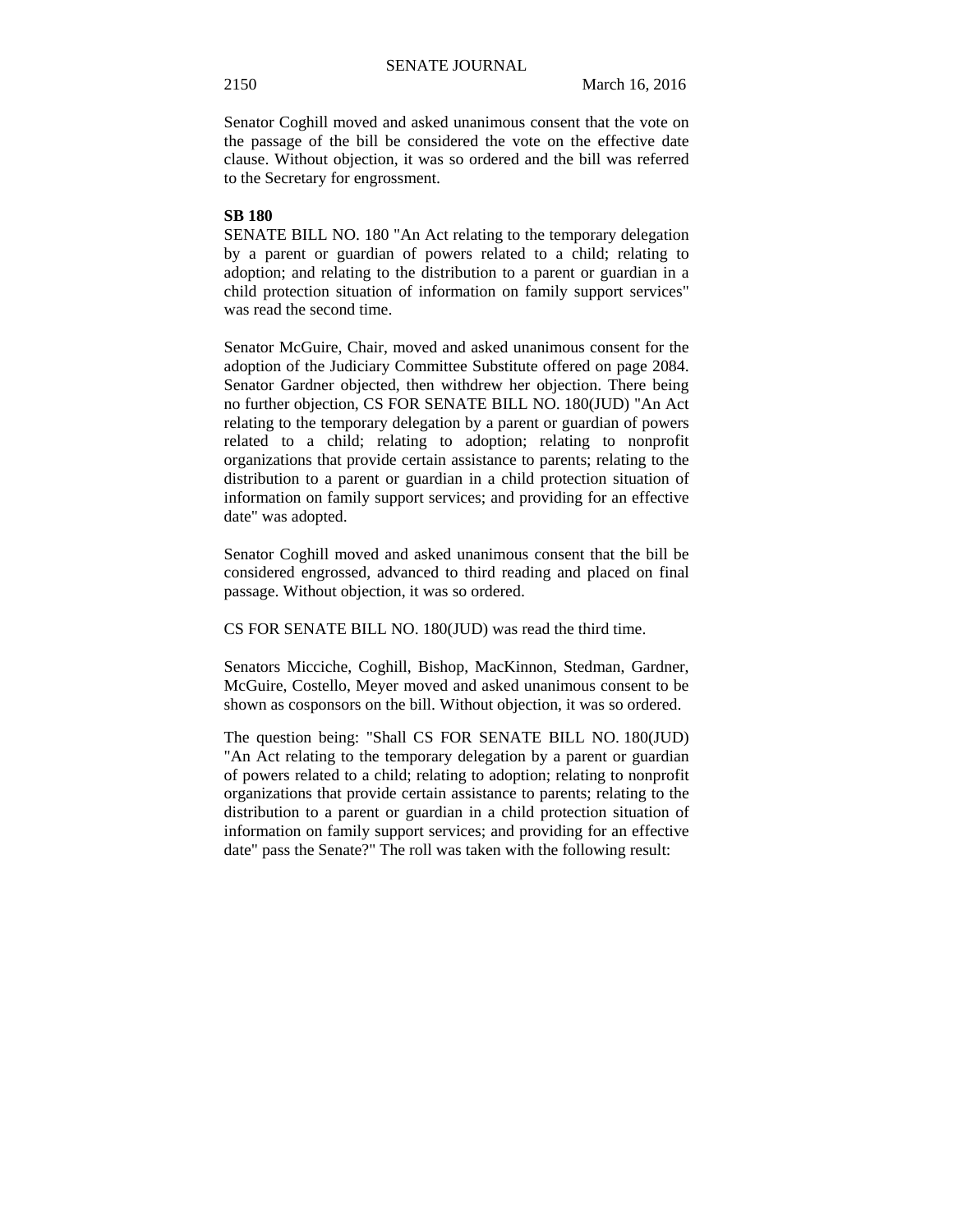March 16, 2016 2151

CSSB 180(JUD) Third Reading - Final Passage Effective Date

#### **YEAS: 20 NAYS: 0 EXCUSED: 0 ABSENT: 0**

Yeas: Bishop, Coghill, Costello, Dunleavy, Egan, Ellis, Gardner, Giessel, Hoffman, Huggins, Kelly, MacKinnon, McGuire, Meyer, Micciche, Olson, Stedman, Stevens, Stoltze, Wielechowski

and so, CS FOR SENATE BILL NO. 180(JUD) passed the Senate.

Senator Coghill moved and asked unanimous consent that the vote on the passage of the bill be considered the vote on the effective date clause. Without objection, it was so ordered and the bill was referred to the Secretary for engrossment.

#### **Second Reading of Senate Resolutions**

### **SCR 20**

SENATE CONCURRENT RESOLUTION NO. 20 Proclaiming April 2016 as Sexual Assault Awareness Month, was read the second time and was before the Senate on final passage.

Senators Stoltze, Olson, Ellis, Wielechowski, Costello, McGuire, Coghill, Stevens, Micciche, Bishop, MacKinnon, Giessel, Egan, Hoffman, Stedman, Gardner moved and asked unanimous consent to be shown as cosponsors on the resolution. Without objection, it was so ordered.

The question being: "Shall SENATE CONCURRENT RESOLUTION NO. 20 Proclaiming April 2016 as Sexual Assault Awareness Month, pass the Senate?" The roll was taken with the following result:

SCR 20

Second Reading - Final Passage

#### **YEAS: 20 NAYS: 0 EXCUSED: 0 ABSENT: 0**

Yeas: Bishop, Coghill, Costello, Dunleavy, Egan, Ellis, Gardner, Giessel, Hoffman, Huggins, Kelly, MacKinnon, McGuire, Meyer, Micciche, Olson, Stedman, Stevens, Stoltze, Wielechowski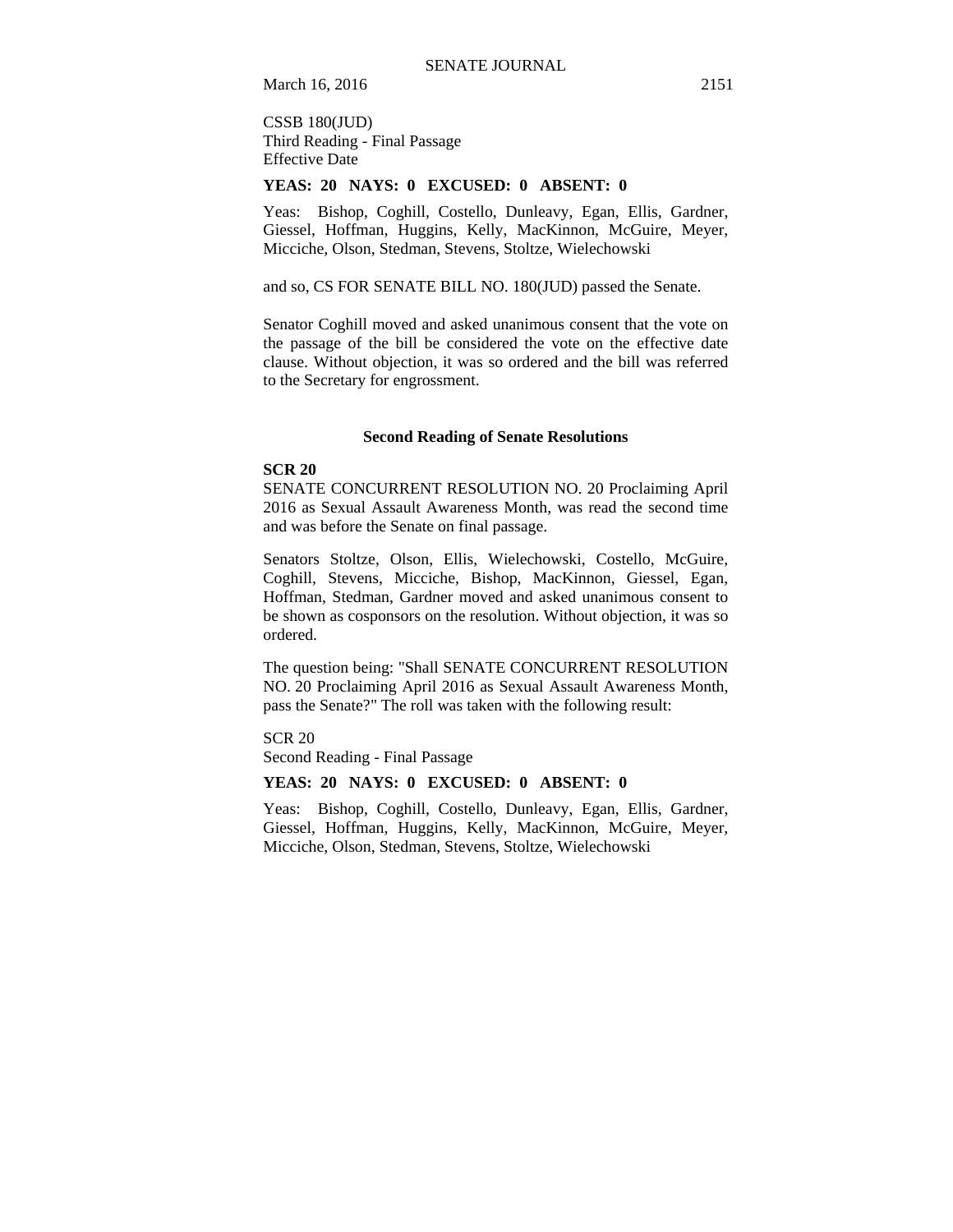and so, SENATE CONCURRENT RESOLUTION NO. 20 passed the Senate and was referred to the Secretary for engrossment.

### **Citations**

Honoring - The 1894 & 1898 Alaska Sami Reindeer Herders Senator(s) Olson, Meyer, Bishop, Coghill, Costello, Dunleavy, Egan, Ellis, Gardner, Giessel, Hoffman, Huggins, Kelly, MacKinnon, McGuire, Micciche, Stedman, Stevens, Stoltze, Wielechowski

Senator Coghill moved and asked unanimous consent that the citation be adopted. Without objection, the citation was adopted and referred to the Secretary for transmittal.

Senator Coghill moved and asked unanimous consent that the following citation be made a special order of business. Without objection, it was so ordered.

#### **Special Order of Business**

In Memoriam - Lois Feaster

Senator(s) Stoltze, Huggins, Dunleavy, Meyer, Bishop, Coghill, Costello, Egan, Ellis, Gardner, Giessel, Hoffman, Kelly, MacKinnon, McGuire, Micciche, Olson, Stedman, Stevens, Wielechowski Representative(s) Tilton, Hughes, Gattis, Kelly, Neuman, Colver

Senator Coghill moved and asked unanimous consent that the citation be adopted. Without objection, the citation was adopted and referred to the Secretary for transmittal.

#### **Unfinished Business**

Senator Dunleavy moved and asked unanimous consent to be excused from a call of the Senate from afternoon plane time, March 18 through evening plane time, March 20. Without objection, Senator Dunleavy was excused.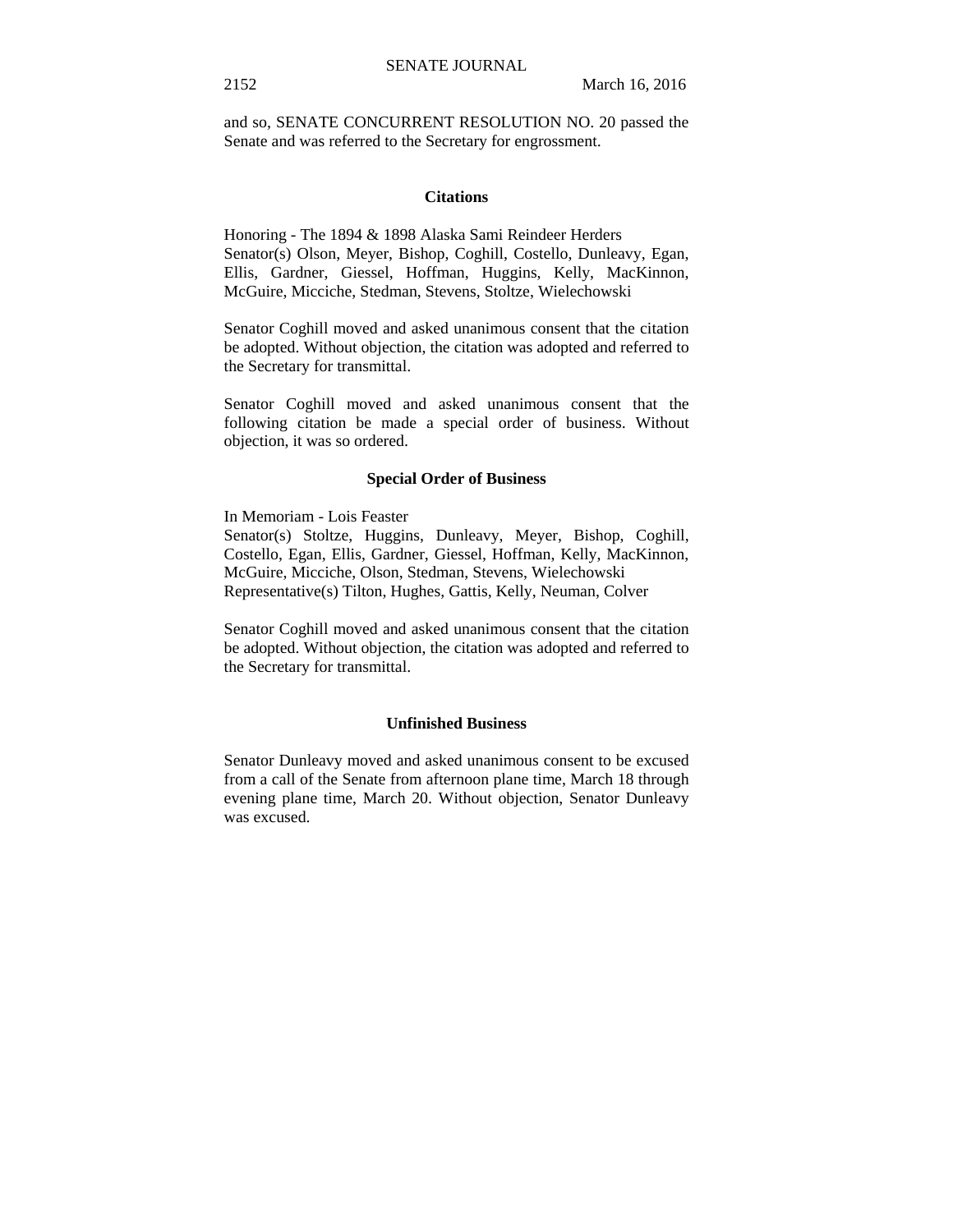#### **Announcements**

Announcements are at the end of the journal.

#### **Engrossment**

### **SB 123**

CS FOR SENATE BILL NO. 123(JUD) "An Act relating to the bail forfeiture schedule and the penalty for the use of electronic devices while driving; and providing for an effective date" was engrossed, signed by the President and Secretary and transmitted to the House for consideration.

### **SB 180**

CS FOR SENATE BILL NO. 180(JUD) "An Act relating to the temporary delegation by a parent or guardian of powers related to a child; relating to adoption; relating to nonprofit organizations that provide certain assistance to parents; relating to the distribution to a parent or guardian in a child protection situation of information on family support services; and providing for an effective date" was engrossed, signed by the President and Secretary and transmitted to the House for consideration.

### **SCR 20**

SENATE CONCURRENT RESOLUTION NO. 20 Proclaiming April 2016 as Sexual Assault Awareness Month, was engrossed, signed by the President and Secretary and transmitted to the House for consideration.

#### **Adjournment**

Senator Coghill moved and asked unanimous consent that the Senate stand in adjournment until 10:00 a.m., March 18, 2016. Without objection, the Senate adjourned at 12:11 p.m.

> Liz Clark Secretary of the Senate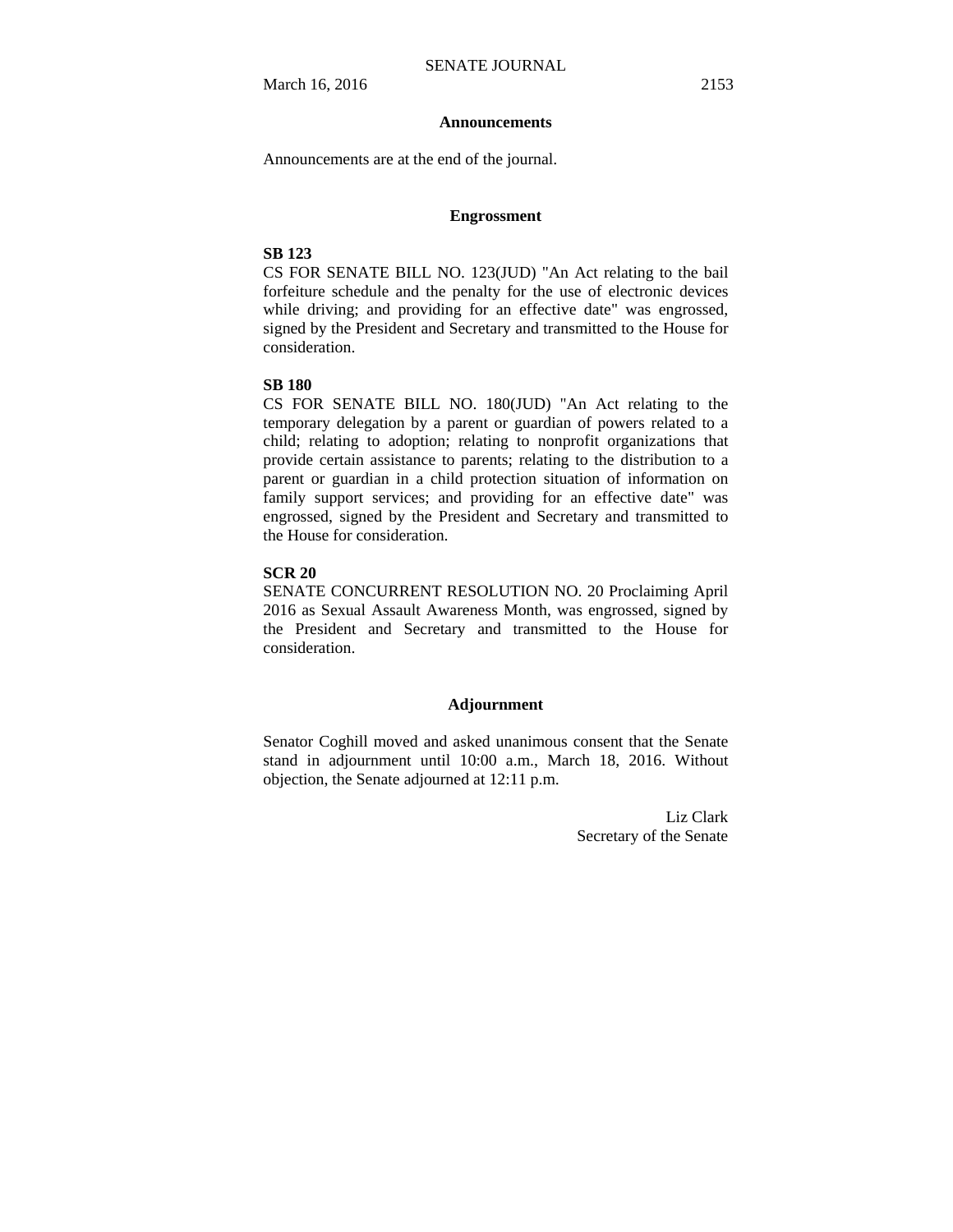#### **Announcements**

Americans with Disabilities Act Notice - Persons with disabilities who require special accommodation or alternative communication formats to access committee meetings may contact the appropriate committee office or the Legislative Information Office in their community. Reasonable advance notice is needed to accommodate the request. For further information, call the ADA Coordinator at 465-3854 Voice/465-4980 TDD.

### **STANDING COMMITTEES**

+ indicates teleconference

= indicates bill previously heard/scheduled

### **COMMUNITY & REGIONAL AFFAIRS**

| Mar 17               | <b>Thursday</b><br>No Meeting Scheduled   | Beltz 105 (tsbldg)                                                        | 3:30 PM |
|----------------------|-------------------------------------------|---------------------------------------------------------------------------|---------|
| Mar 22               | <b>Tuesday</b><br>No Meeting Scheduled    | Beltz 105 (tsbldg)                                                        | 3:30 PM |
| Mar 24<br>$+=$ SB 88 | <b>Thursday</b><br>-- Public Testimony -- | Beltz 105 (tsbldg)<br><b>TEACHERS &amp; PUB EMPLOYEE RETIREMENT PLANS</b> | 3:30 PM |
|                      |                                           |                                                                           |         |

### **EDUCATION**

| <b>Mar 17</b> | <b>Thursday</b>                                    | <b>Butrovich 205</b> | $3:30$ PM |
|---------------|----------------------------------------------------|----------------------|-----------|
| $+$           | Bills Previously Heard/Scheduled:                  |                      |           |
|               | $\pm$ SB 190 EXEMPTION FROM POST-SECONDARY ED REGS |                      |           |
|               |                                                    |                      |           |

### **FINANCE**

|     | <b>Mar 16</b> | Wednesday                               | <b>Senate Finance 532</b>                         | 9:00 AM |
|-----|---------------|-----------------------------------------|---------------------------------------------------|---------|
|     |               |                                         | + SB 69 BD OF CHIROPRACTIC EXAMINERS; PRACTICE    |         |
|     |               | -- Public Testimony --                  |                                                   |         |
| $+$ |               |                                         | SB 124 EXTEND SUNSET ON AK COMMISSION ON AGING    |         |
|     |               | -- Public Testimony --                  |                                                   |         |
| $+$ |               |                                         | SB 196 POWER COST EQ FUND: RESERVE ACCT; DIVIDEND |         |
|     |               | -- Public Testimony --                  |                                                   |         |
| $+$ |               | <b>Bills Previously Heard/Scheduled</b> |                                                   |         |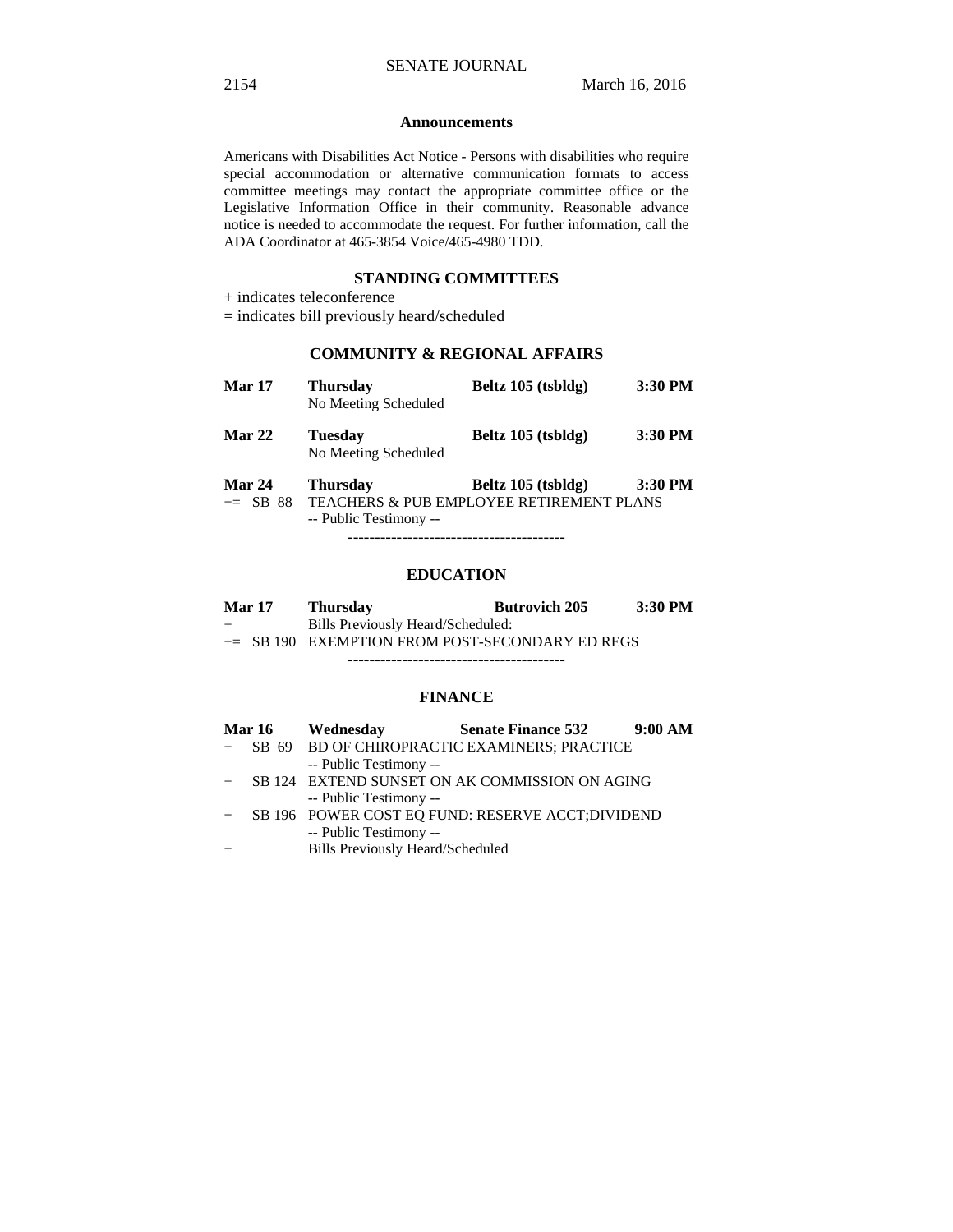# **FINANCE (continued)**

| <b>Mar 16</b><br>$+$<br>$^{+}$ | Wednesday<br>Alaska Enterprise Agency Analysis:<br>Alaska Industrial Development and<br><b>Export Authority</b><br>Alaska Energy Authority<br><b>Bills Previously Heard/Scheduled</b> | <b>Senate Finance 532</b>               | $1:30$ PM |
|--------------------------------|---------------------------------------------------------------------------------------------------------------------------------------------------------------------------------------|-----------------------------------------|-----------|
| Mar 17                         | <b>Thursday</b>                                                                                                                                                                       | <b>Senate Finance 532</b>               | 9:00 AM   |
| SB 101<br>$^{+}$               |                                                                                                                                                                                       | STATE PARKS FEES & SALES OF MERCHANDISE |           |
| SB 170<br>$^{+}$               | -- Public Testimony --<br>DNR FEES FOR GEOLOGICAL SERVICES                                                                                                                            |                                         |           |
|                                | -- Public Testimony --                                                                                                                                                                |                                         |           |
| $^{+}$                         | <b>Bills Previously Heard/Scheduled</b>                                                                                                                                               |                                         |           |
| Mar 17                         | <b>Thursday</b>                                                                                                                                                                       | <b>Senate Finance 532</b>               | $1:30$ PM |
| $+$                            | Alaska Enterprise Agency Analysis:<br>Alaska Housing Finance Corporation                                                                                                              |                                         |           |
|                                | Alaska Aerospace Corporation                                                                                                                                                          |                                         |           |
| $^{+}$                         | <b>Bills Previously Heard/Scheduled</b>                                                                                                                                               |                                         |           |
| <b>Mar 18</b><br>$^{+}$        | Friday<br><b>Bills Previously Heard/Scheduled</b>                                                                                                                                     | <b>Senate Finance 532</b>               | 9:00 AM   |
|                                |                                                                                                                                                                                       | <b>HEALTH &amp; SOCIAL SERVICES</b>     |           |
| <b>Mar 16</b>                  | Wednesday<br>No Meeting Scheduled                                                                                                                                                     | <b>Butrovich 205</b>                    | $1:30$ PM |
| Mar 18                         | Friday<br>No Meeting Scheduled                                                                                                                                                        | <b>Butrovich 205</b>                    | $1:30$ PM |

----------------------------------------

# **JUDICIARY**

|     | <b>Mar 16</b> | Wednesday                         | Beltz 105 (tsbldg)                                   | 1:30 PM |
|-----|---------------|-----------------------------------|------------------------------------------------------|---------|
|     |               |                                   | $+=$ SB 112 ADOPTION OF CHILD IN STATE CUSTODY       |         |
| $+$ |               | Bills Previously Heard/Scheduled: |                                                      |         |
|     |               |                                   | $+=$ SB 91 OMNIBUS CRIM LAW & PROCEDURE; CORRECTIONS |         |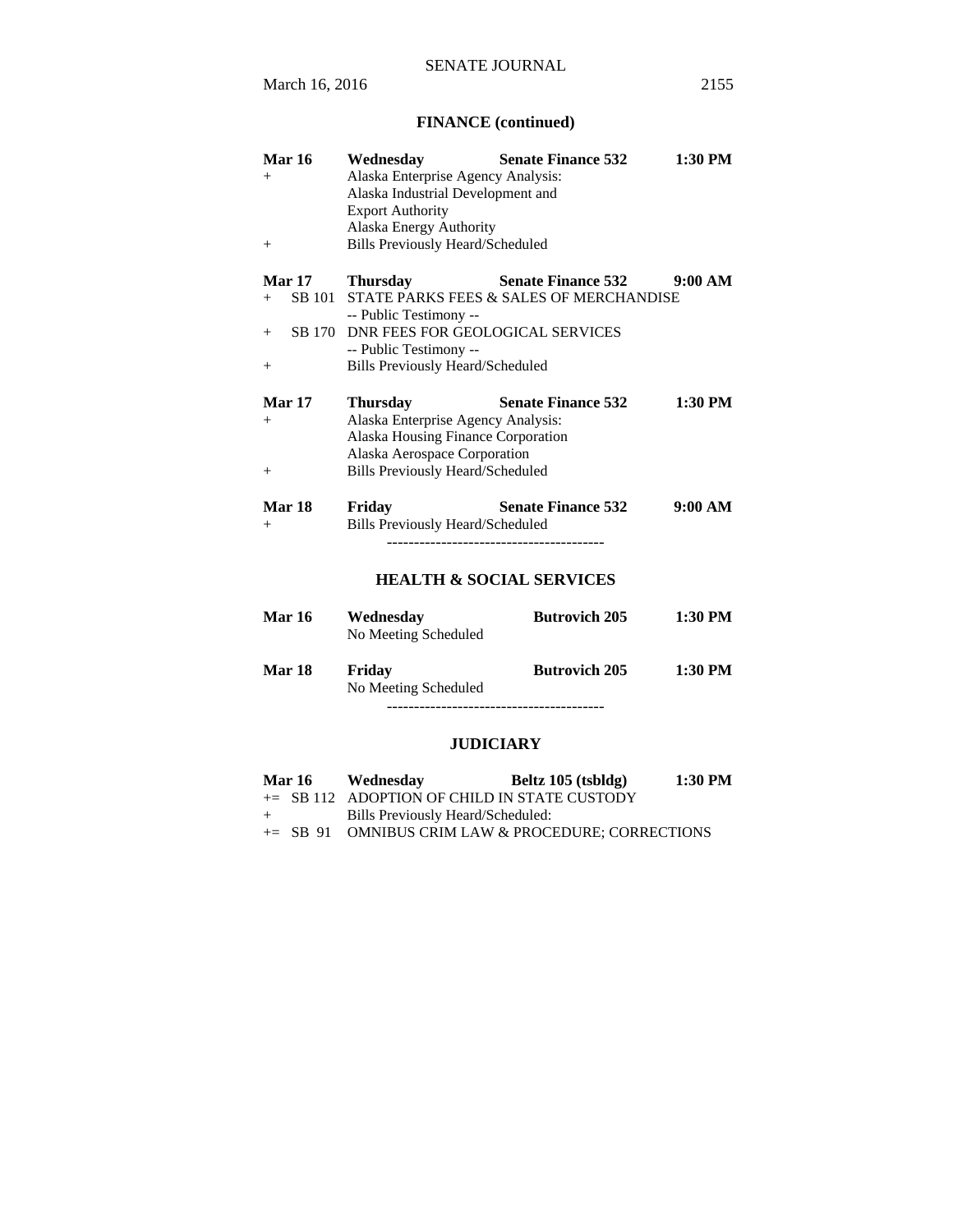# **JUDICIARY (continued)**

| <b>Mar 18</b> | Friday                           | Beltz 105 (tsbldg) | 1:30 PM |
|---------------|----------------------------------|--------------------|---------|
| $^+$          | Bills Previously Heard/Scheduled |                    |         |
|               |                                  |                    |         |

### **LABOR & COMMERCE**

| <b>Mar 17</b> | <b>Thursday</b>                                  | Beltz 105 (tsbldg) | 1:30 PM |  |
|---------------|--------------------------------------------------|--------------------|---------|--|
| $^{+}$        | <b>Confirmation Hearings:</b>                    |                    |         |  |
|               | Alaska Labor Relations Agency                    |                    |         |  |
|               | Board of Barbers & Hairdressers                  |                    |         |  |
|               | <b>Board of Chiropractic Examiners</b>           |                    |         |  |
|               | <b>Board of Dental Examiners</b>                 |                    |         |  |
|               | Board of Direct Entry Midwives                   |                    |         |  |
|               | Board of Examiners in Optometry                  |                    |         |  |
|               | Board of Marital and Family Therapy              |                    |         |  |
|               | <b>Board of Massage Therapists</b>               |                    |         |  |
|               | <b>Board of Nursing</b>                          |                    |         |  |
|               | <b>Board of Pharmacy</b>                         |                    |         |  |
|               | Board of Psychologists & Psychological Examiners |                    |         |  |
|               | Board of Public Accountancy                      |                    |         |  |
|               | Board of Registration Architects, Engineers      |                    |         |  |
|               | & Land Surveyors                                 |                    |         |  |
|               | <b>Board of Social Work Examiners</b>            |                    |         |  |
|               | <b>Board of Veterinary Examiners</b>             |                    |         |  |
|               | Fisherman's Fund Advisory & Appeals Council      |                    |         |  |
|               | Occupational Safety & Health Review Board        |                    |         |  |
|               | Physical Therapy & Occupational Therapy Board    |                    |         |  |
|               | Workers' Compensation Board                      |                    |         |  |
|               | <b>Workers' Compensation Appeals Commission</b>  |                    |         |  |
| $+$           | <b>Bills Previously Heard/Scheduled</b>          |                    |         |  |
|               | -- Public Testimony --                           |                    |         |  |
|               |                                                  |                    |         |  |

# **RESOURCES**

|  | Mar 16 Wednesday                                     | <b>Butrovich 205</b> | 3:30 PM |
|--|------------------------------------------------------|----------------------|---------|
|  | += SB 172 FISH/SHELLFISH HATCHERY/ENHANCE. PROJECTS  |                      |         |
|  | -- Public Testimony --                               |                      |         |
|  | $\pm$ SB 163 NATL. RES. WATER NOMINATION/DESIGNATION |                      |         |
|  | -- Public Testimony --                               |                      |         |
|  | <b>Bills Previously Heard/Scheduled</b>              |                      |         |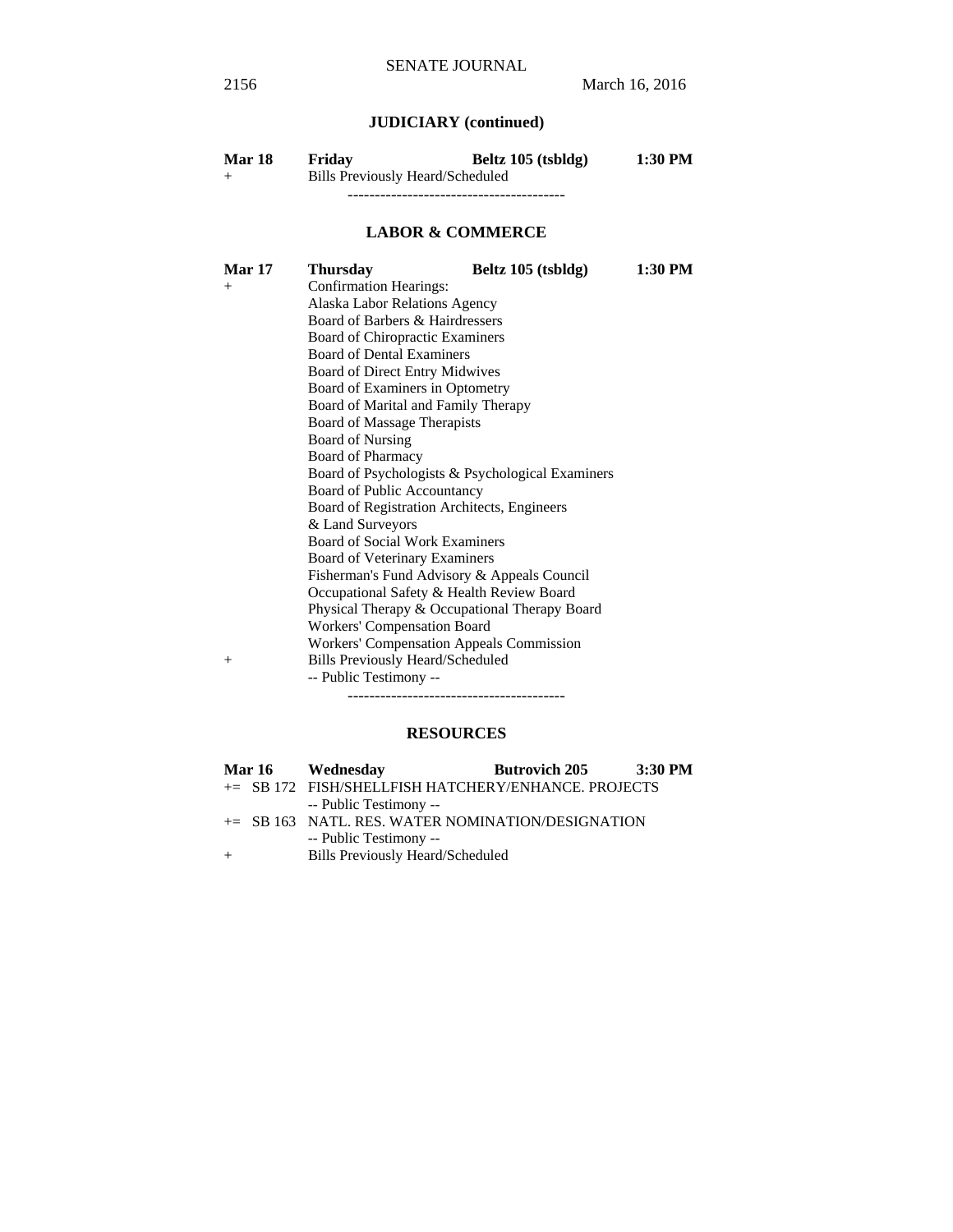# **RESOURCES (continued)**

| Mar 18 | Friday                                            | <b>Butrovich 205</b> | 3:30 PM |
|--------|---------------------------------------------------|----------------------|---------|
|        | Overview: Bureau of Land Management Resource      |                      |         |
|        | Management Plans for Alaska                       |                      |         |
|        | -- Testimony <invitation only=""> --</invitation> |                      |         |
| $+$    | Bills Previously Heard/Scheduled                  |                      |         |
|        |                                                   |                      |         |

## **STATE AFFAIRS**

| Mar 17 | <b>Butrovich 205</b><br>8:30 AM<br><b>Thursday</b> |
|--------|----------------------------------------------------|
|        | += SJR 1 CONST AM: GUARANTEE PERM FUND DIVIDEND    |
|        | <bill canceled="" hearing=""></bill>               |
|        | += SB 114 PERM FUND: EARNINGS, DEPOSITS, ACCOUNTS  |
|        | <bill canceled="" hearing=""></bill>               |
|        | += SB 128 PERM. FUND:DEPOSITS;DIVIDEND;EARNINGS    |
|        | <bill canceled="" hearing=""></bill>               |
|        | SB 144 RELOCATION ASSISTANCE FOR FED. PROJ/PROG    |
|        | -- Public Testimony --                             |
|        | <b>Bills Previously Heard/Scheduled</b>            |
|        |                                                    |

# **TRANSPORTATION**

| Mar 17 | <b>Thursday</b>                                   | Capitol 106 | 1:00 PM |
|--------|---------------------------------------------------|-------------|---------|
|        | -- Location Change --                             |             |         |
| $^{+}$ | Joint with the House Transportation Committee     |             |         |
| $^{+}$ | Integration of Driverless Cars in Alaska          |             |         |
|        | Ron Barnes, Google Inc. State Legislative Affairs |             |         |
| $^{+}$ | <b>Industry Support Remarks</b>                   |             |         |
|        | Mike Sfraga, Vice Chancellor for Student          |             |         |
|        | Advancement, UAF                                  |             |         |
|        | Jim Dodson, CEO Fairbanks Economic Development    |             |         |
|        | Corporation                                       |             |         |
|        |                                                   |             |         |